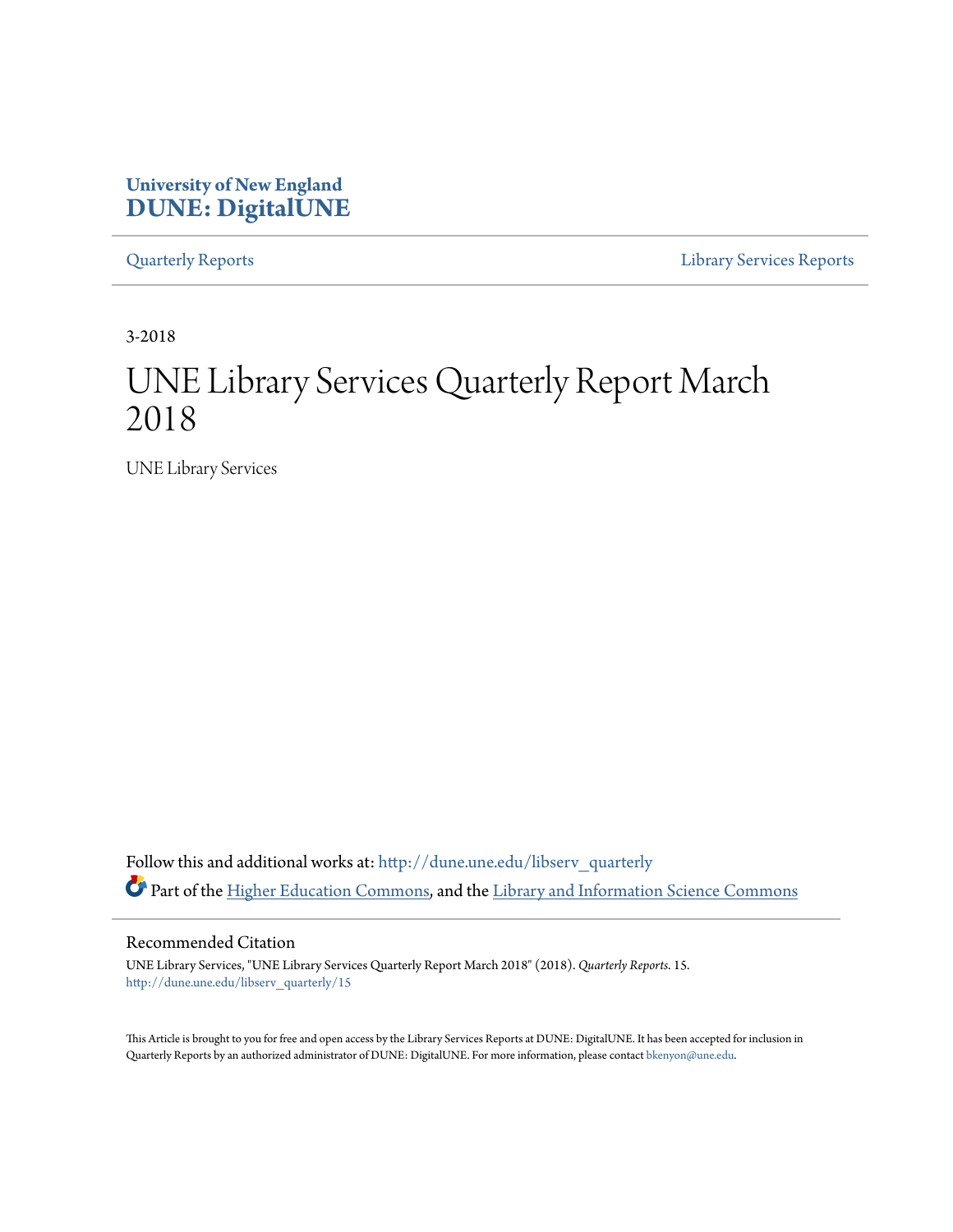## **Initiative:** Library Staff Reorganization

- 1. Description
	- New team-based organizational structure in place since June to better meet the needs of our students, staff and faculty.
	- New roles and titles for staff, with all reorganization done within the existing footprint.
	- More outreach to students, staff and faculty by expanding the library liaison model.
	- Library staff was first group on campus to use new MS Office product "Teams" for internal communication and collaboration.
- 2. Challenges
	- Increased collaboration and communication requires more time and attention from all staff.
- 3. Timeline
	- Researched and developed from 2015-2017, implemented June 2017, ongoing.
- 4. Progress
	- So far, so good. Evaluation and assessment scheduled to complement performance appraisals in spring.
	- Inspired by the library model, another UNE unit reorganized using this structure.

### **Initiative:** Library-based Virtual Reality Education Project

- 1. Description
	- Grant-funded project to implement a virtual reality (VR) educational project based at both campus libraries.
	- In Biddeford, 1st year medical students experience what it is like to be a 74-year-old man living with macular degeneration and hearing loss from the patient perspective using the "Alfred Lab" developed by Embodied Labs.
	- In Portland, 1st year physician assistant students experience the Alfred Lab as well as a new module, the "Beatriz Lab", which puts users into the shoes of a Latina woman with Alzheimer Disease.
	- Project is intended to improve health care professions students' understanding of older adult patients, and increase empathy.
	- Library staff collaborate with faculty to implement the project.
	- UNE is an early adopter of the Embodied Labs technology and a national leader in using this product in health professions education.
- 2. Challenges
	- Space VR stations require dedicated, secure space in the libraries, which is in short supply.
- 3. Timeline
	- November 2016 present.